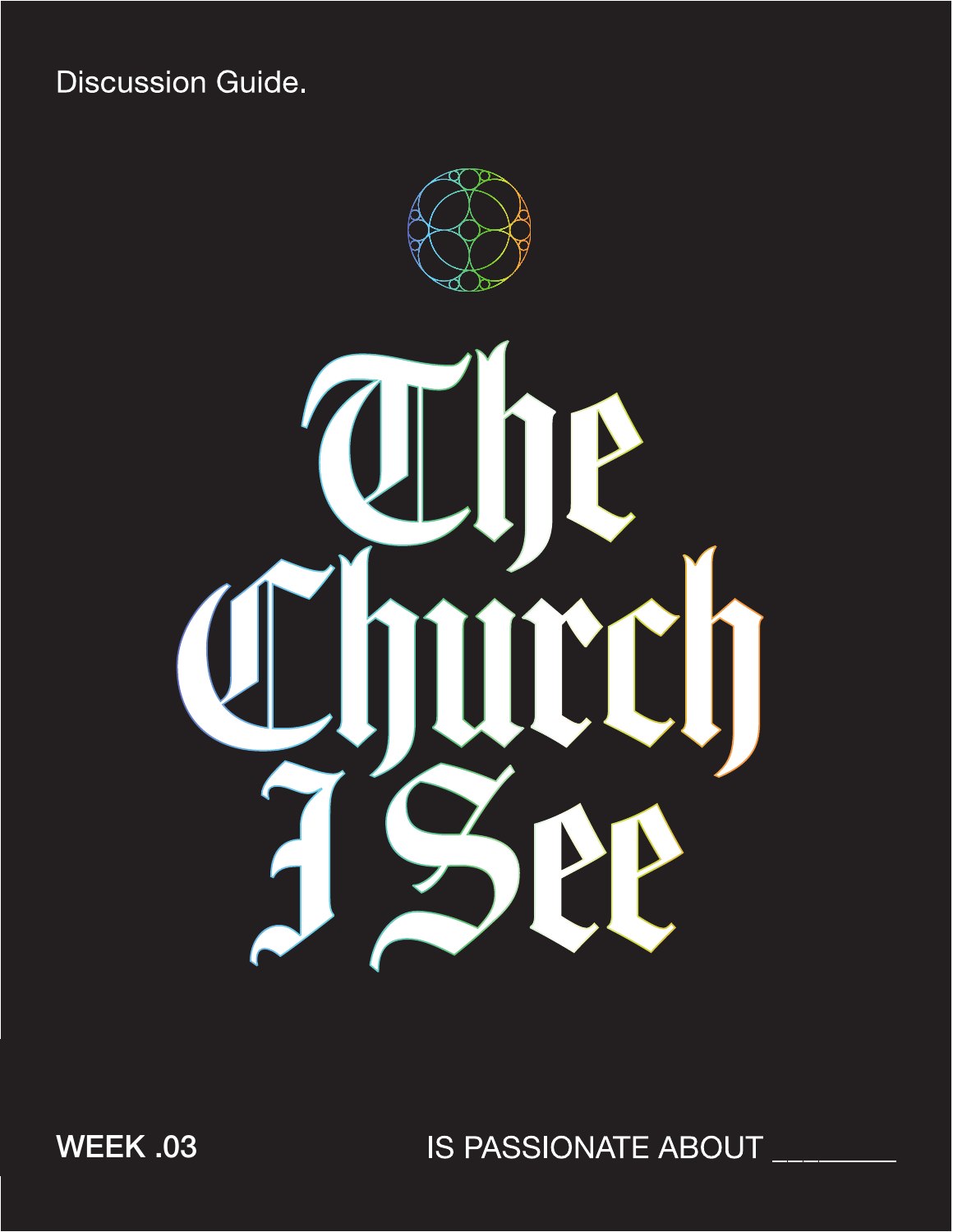



### **Romans 15:13**

Now may the God of hope fill you with all joy and peace in believing, that you may abound in hope by the power of the Holy Spirit.

### **(NIV) Romans 15:13**

May the God of hope fill you with all joy and peace as you trust in him, so that you may overflow with hope by the power of the Holy Spirit.

# **1 Peter 1:3**

Blessed be the God and Father of our Lord Jesus Christ, who according to His abundant mercy has begotten us again to a living hope through the resurrection of Jesus Christ from the dead,

### **Hebrews 6:9-12**

But, beloved, we are confident of better things concerning you, yes, things that accompany salvation, though we speak in this manner. For God is not unjust to forget your work and labor of love which you have shown toward His name, in that you have ministered to the saints, and do minister. And we desire that each one of you show the same diligence to the full assurance of hope until the end, that you do not become sluggish, but imitate those who through faith and patience inherit the promises.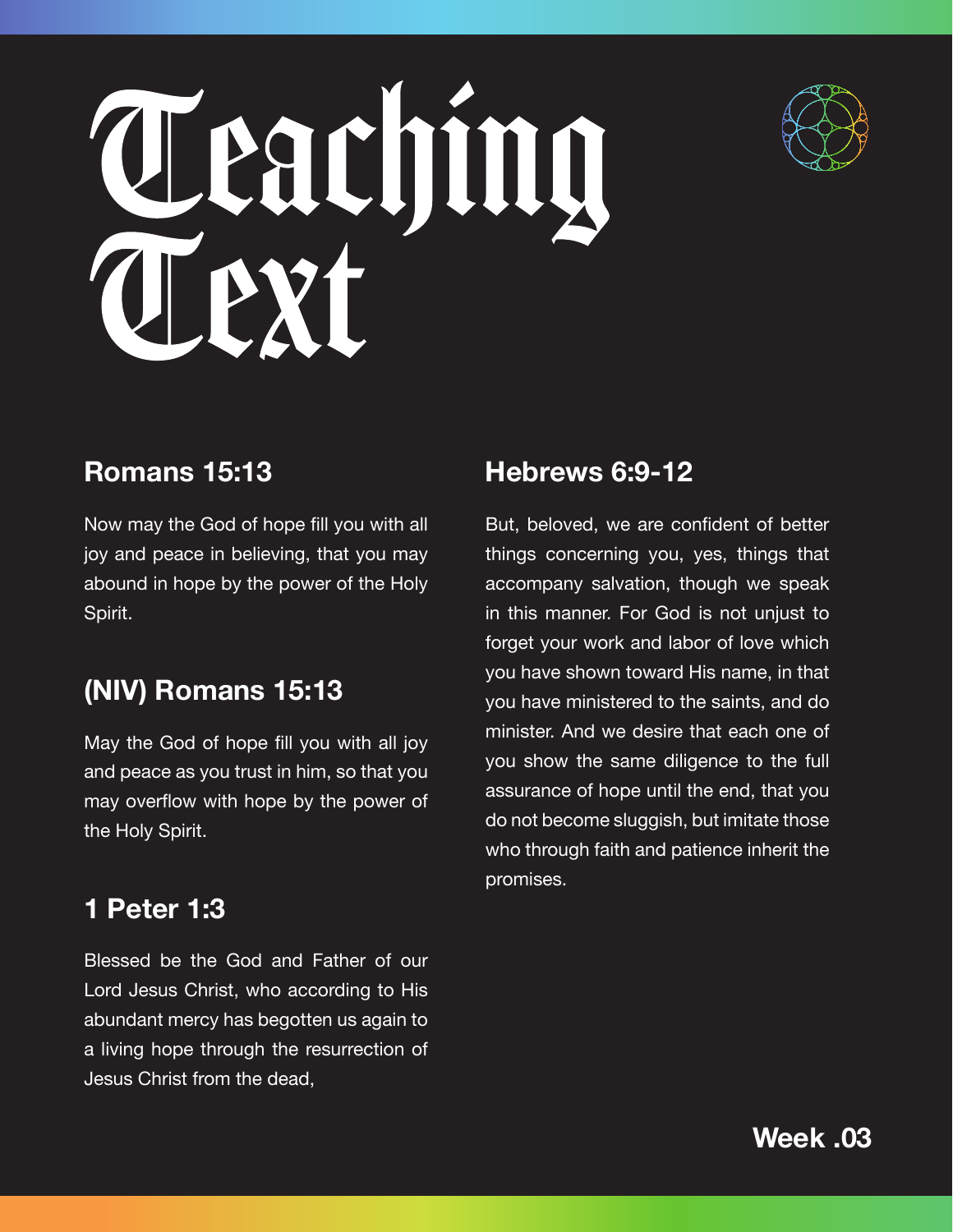# Recap

This week Banning Liebscher continues the series called "**The Church I See**", by diving into the subject of hope. Our church is to be a community where hope is alive and well and we are to be a people who are abounding in hope. The world around us is marked by hopelessness and hope tends to be a rare commodity in our society.

When we talk about "hope" we are specifically referring to the Biblical concept of hope. Not simply wishful thinking. The Bible defines hope as: a confident expectation and desire for something good in the future. When we take an honest look at our lives, we have to ask ourselves if we are abounding in hope in our finances, relationships, personal health, families, etc. When you look ahead do you have confident expectations of good or do you have dread or worry?

As followers of Jesus we must be diligent in our hope because there is a war on hope in our lives. The enemy uses warfare strategies and has a plan to cut off the supply of hope in your life. Jesus refers to the devil as the father of lies. He uses

lies to cut off our supply of hope and to wear us down. As Steve Backlund says, "any area of your life that is not glistening with hope, is under the influence of a lie".

We refuse to live as a hopeless people. It's critical that we find hope because the Christian life is a life of faith. Faith is the currency of Heaven, it is what we live by. Mountains move when we have it, nothing is impossible to those who believe, we cannot please God apart from it. Hope is key to a life of faith and the continual presence of faith is where hope is ignited.

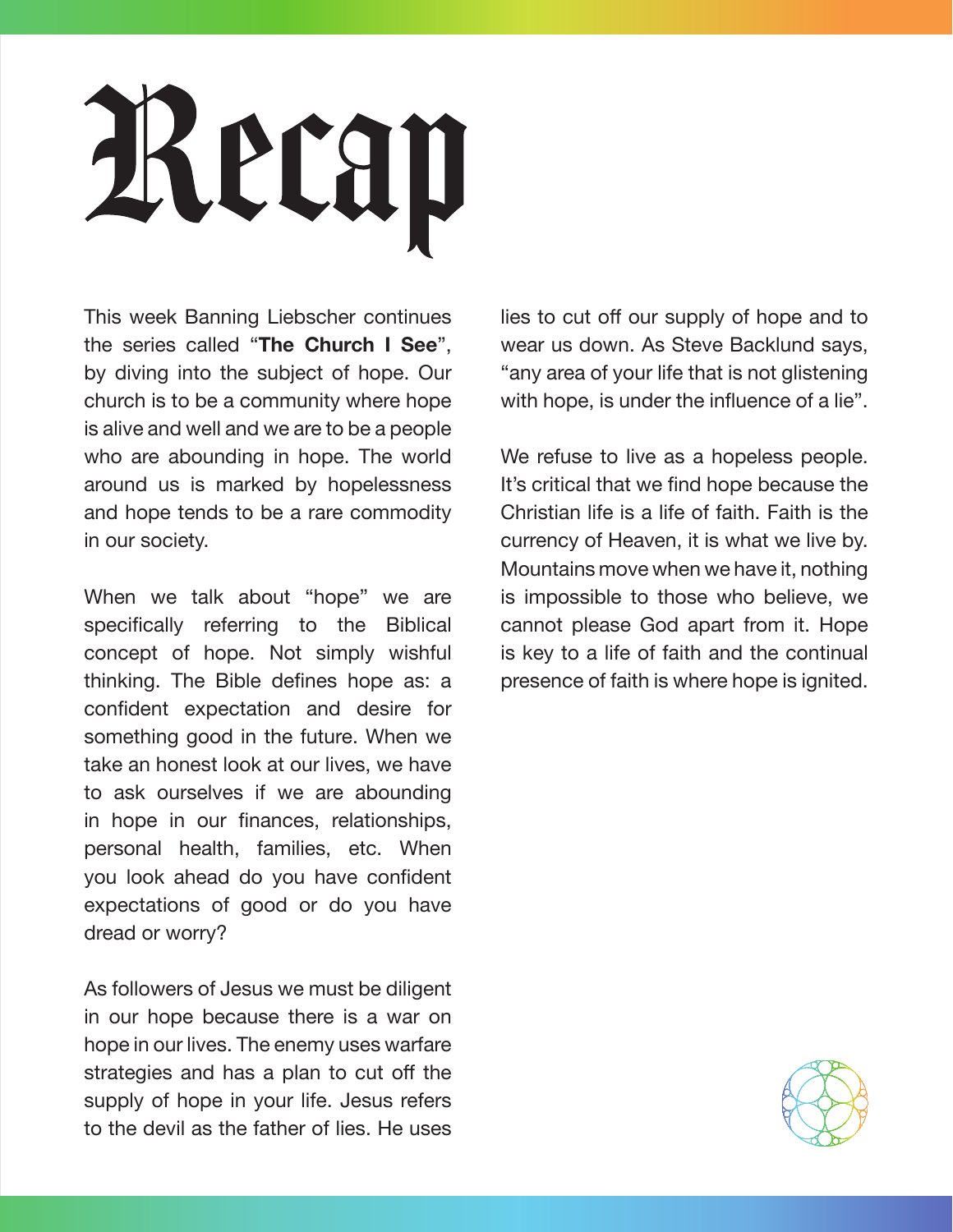# Discussion Guide **EMOTIONAL HEALTH CHECK IN**

Take a few minutes to do an emotional health check in with your Community, creating space for each person to answer the question below:

What's something you're looking forward to about the coming season? What's something you feel anxiety or uncertainty about?

If the need arises, spend a few minutes praying for one another, asking God to meet needs and help each person carry what feels heavy right now.

# **ENGAGE**

1. When you think about the word "hope", what sort of feelings arise?

2. Is there a specific area of your life that you can confidently say is abundant in hope? What does that look like?

3. What are some practical ways that you can be "diligent" about hope?

4. How can you reignite hope when it is lost or feels really hard to have an expectation for something good?

# **ENCOUNTER**

Spend a few minutes in stillness and quiet (you may want to play soaking music) in your group and ask Holy Spirit the following question:

Is there any area in my life that is not "glistening with hope and is under the influence of a lie" (Steve Backlund)? Take some time with the Holy Spirit and seek His divine revelation. Ask Him to replace any lie with His truth.

If time permits, allow those who want to, share what God spoke to them during the Encounter time.

### **EQUIP**

Sit down this week and examine the major areas of your life (finances, relationships, personal well-being) and honestly ask yourself if these areas are abundant with hope or if there is any anxiety or dread present. Invite the Holy Spirit into the process and journal what comes up. If there is dread or anxiety, ask the Holy Spirit what lie may be at the root.